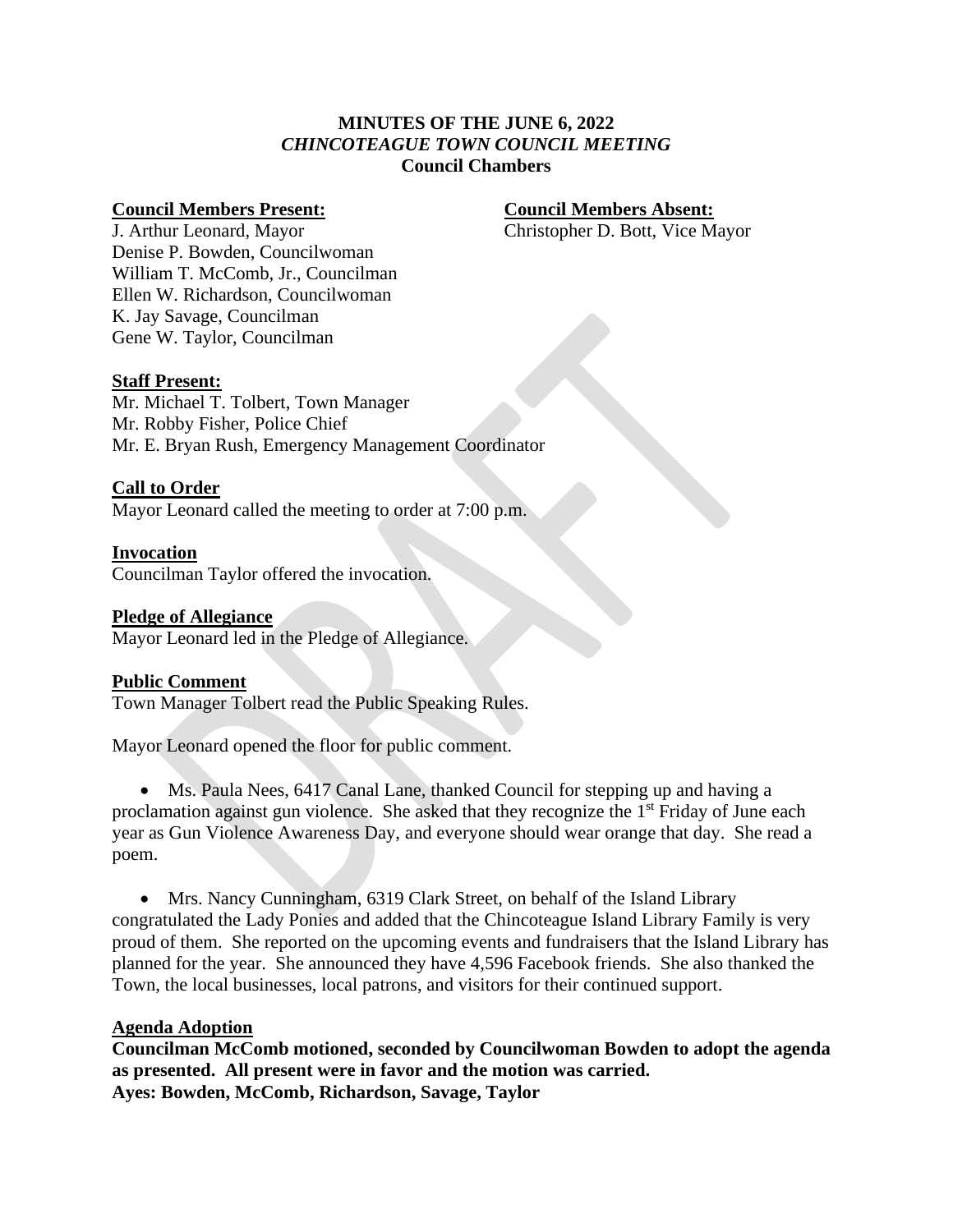## **Nays: None Absent: Bott**

## **Recognition of CHS Ladies Champions**

Mayor Leonard stated that he believes that this is the first time ever that they have had a clean sweep in the Ladies' District Championships in all 3 sports. He stated that the Town felt they needed recognition. He read and presented CHS Principal Farrell with a plaque in recognition for the Ladies winning the district championships this year, for display at the school. Each member of the CHS Lady Ponies Teams introduced themselves and listed the sports they participated in.

Council congratulated them on a wonderful year and wished the Lady Ponies Softball Team luck in their state tournament Tuesday.

## **District 1 Supervisor Report**

Supervisor Billy Joe Tarr reviewed the personal property and real estate tax rates, increases and decreases. He reported on a cigarette tax the County plans to impose which is \$1 per carton. He advised that if the Town chooses to impose the cigarette tax of \$1 per carton, the County will not collect from the Town. However, if the Town chooses not to collect the tax the County will. He then talked about the ARPA Tourism Fund. The County received \$260,000 designated for tourism activities of which \$80,000 goes to Chincoteague. This could be used for a new kiosk, marketing, new initiatives, and redesigning the website.

Supervisor Tarr reported on the state budget funding where they have passed significant increases in deputy salaries to start at \$42,000. COLA is 5% and there is a compressing salary adjustment of \$100 per year times years of service. He announced the local match for the Inlet Study has been approved and included in the budget. He talked about the Maryland gas tax holiday and advised that Virginia gas tax holiday hasn't been approved. He advised of the grocery sales tax reduction. He explained they couldn't do a complete grocery sales tax holiday because 1% of grocery sales tax goes to building schools. He reported that the state has also approved a 5% raise for teachers this year. He stated they had a strategic planning conference at the Chincoteague Firehouse 2 weeks ago that resulted in a list of the top 3 priorities: 1) Broadband connection for the remaining people who have no internet. 2) The housing shortage. The study shows they are about 1,000 homes short. 3) Hampton Roads Sanitation District is coming up the Shore.

Councilwoman Bowden asked about the cost to have Broadband. There was brief discussion.

Mayor Leonard asked how citizens could find out how close they are to Broadband.

Town Manager Tolbert advised they had a representative from Broadband at a Council meeting about a year and a half ago and he offered to invite him to come back.

Mayor Leonard advised that he saw where the Lt. Governor talked about hardening schools.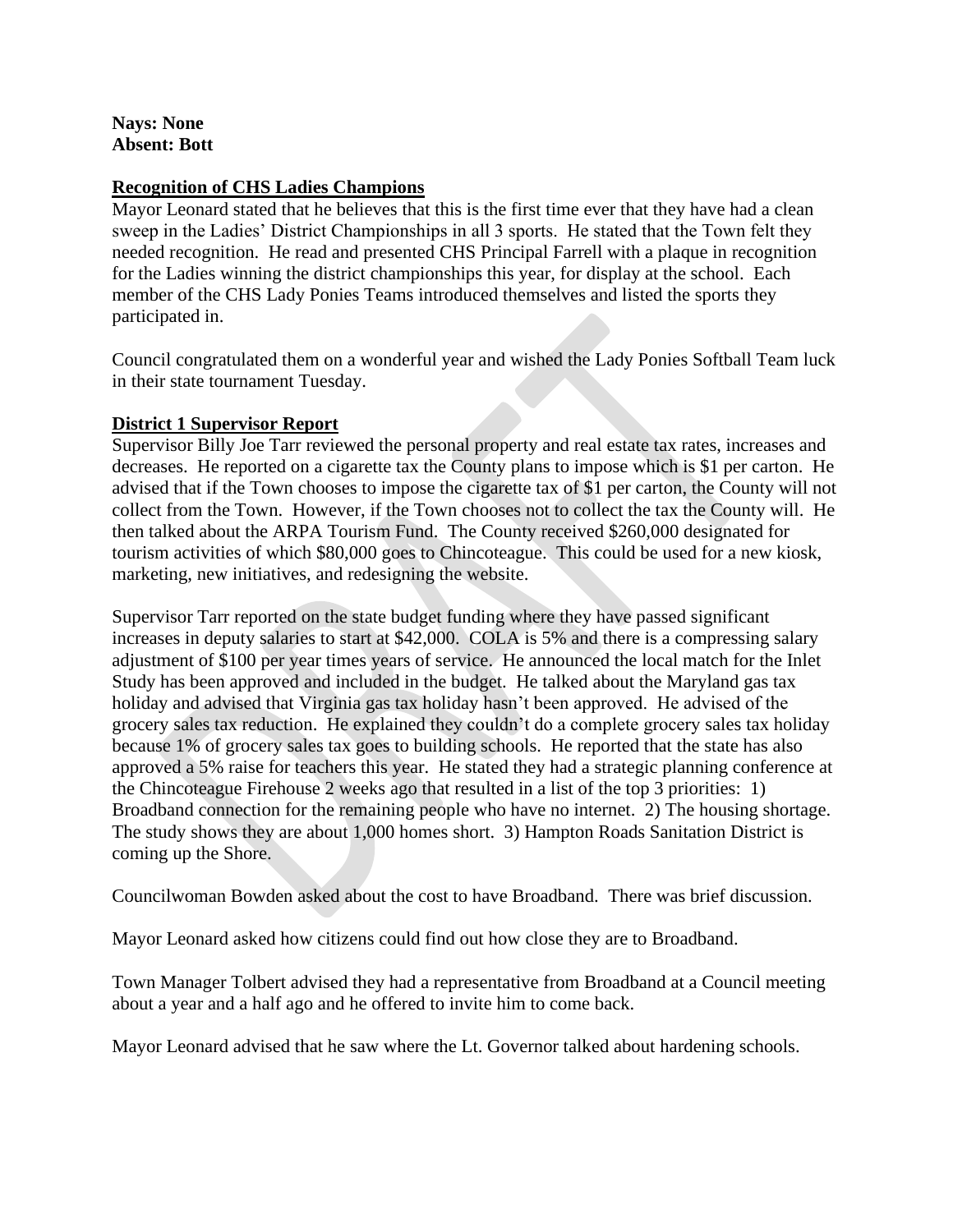Supervisor Tarr advised he didn't know about it. He added that the reason they have the Lt. Governor they currently have is because of the schools. He is confident he will do something. He feels it's a serious issue. He agreed they should hire the retired police.

Councilman McComb asked about the remaining ARPA tourism money.

Supervisor Tarr continued that it will remain open as ARPA has to be used by December  $31<sup>st</sup>$ , 2024, and the plans have to be submitted by December  $31<sup>st</sup>$ , 2023.

Council thanked Supervisor Tarr for giving an update.

## **Resolution for Gun Violence**

Mayor Leonard read the Resolution for Gun Violence



# **PROCLAMATION**

## IN RECOGNITION OF DECLARING FRIDAY JUNE 3, 2022, TO BE LOCAL GUN VIOLENCE AWARENESS DAY

This proclamation recognizes that Friday June 3, 2022, will be proclaimed Local Gun Violence Awareness Day in the Town of Chincoteague to honor and remember all victims and survivors of gun violence and to declare that we as a community, we must do more to reduce gun violence.

WHEREAS, every day, more than 100 Americans are killed by gun violence, alongside more than 200 who are shot and wounded, and on average there are more than 13,000-gun homicides every year; and

WHEREAS, protecting public safety in the community we serve is the public official's highest responsibility; and

WHEREAS, support for the Second Amendment rights of law-abiding citizens goes hand-in-hand with keeping guns away from people that shouldn't have them; and

WHEREAS, the vast majority of legal gun owners abhor gun violence and love and respect the peace and liberty that this Country stands for, and

WHEREAS, on June 3, 2022, people across the United States will recognize National Gun Violence Awareness Day and wear orange in tribute to victims of gun violence; and the loved ones of those victims; and

WHEREAS, The color orange symbolizes the value of all human life; and

WHEREAS, anyone can join this campaign by pledging to wear orange on June 3rd, 2022 to help raise awareness about gun violence; and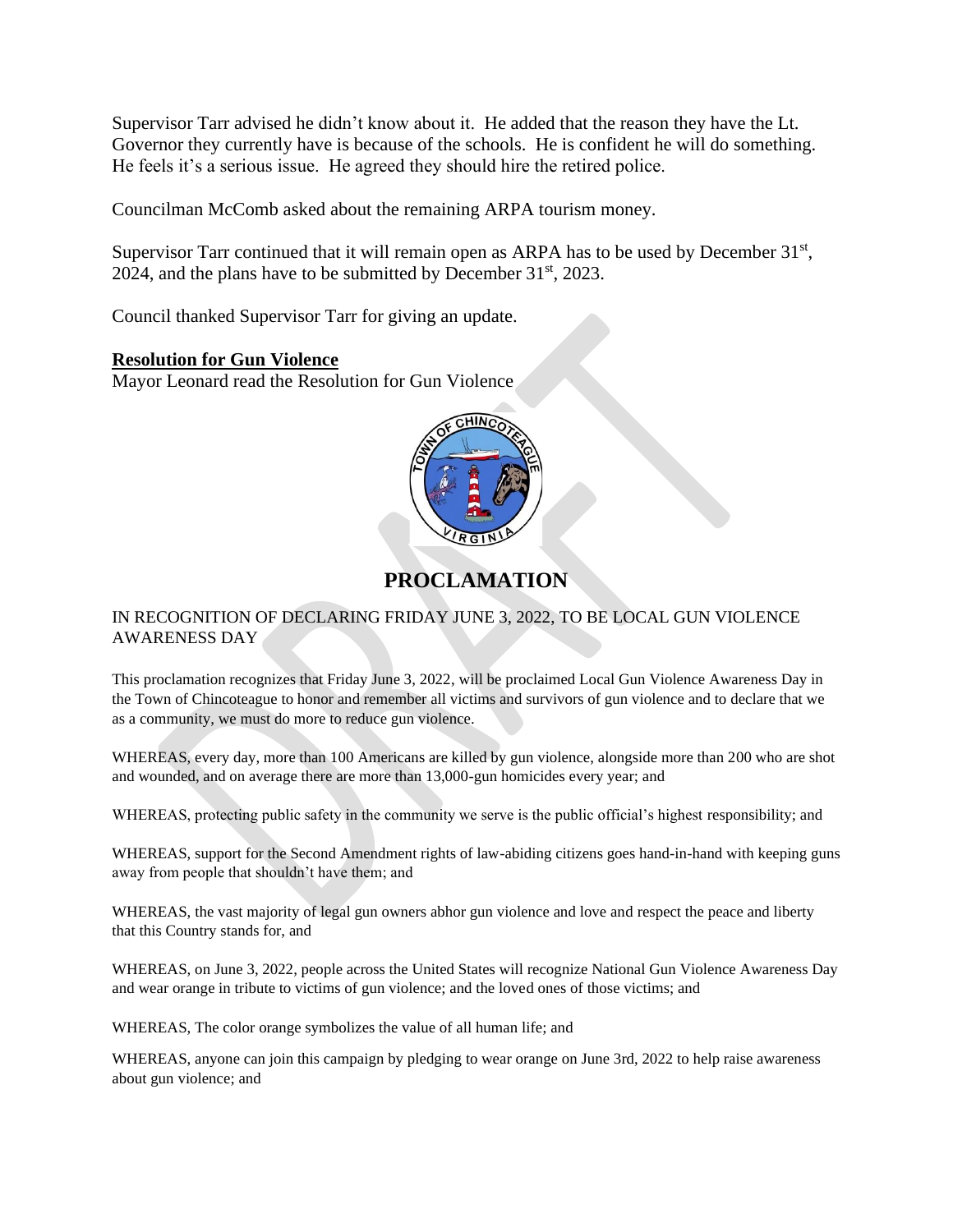WHEREAS, by wearing orange on June 3rd, 2022, citizens will raise awareness about gun violence, the value of human life and honor the lives of gun violence victims and survivors; and

WHEREAS, we renew our commitment to reduce gun violence and pledge to do all we can to keep firearms out of the wrong hands and encourage responsible gun ownership to help keep our children safe.

NOW, THEREFORE BE IT RESOLVED that the Town of Chincoteague declares June 3, 2022, to be Local Gun Violence Awareness Day. I encourage all citizens to support their local community's efforts to prevent the tragic effects of gun violence and to honor and value of all human life.

Signed:

John Arthur Leonard, Mayor

Attested:

Michael T. Tolbert, Town Manager

#### **Staff Reports**

General Government

Town Manager Tolbert reported on the Harbor floating piers. He gave a brief report on Student Government Day along with the seasonal change of the Maddox Boulevard Traffic Signals. He then reviewed the May 2022 Financial Report. He also advised that Senator Lewis confirmed that the required local match for \$1.5 million for the Inlet Study was in the recently passed State budget. He reported on the Meals and Transient Occupancy Tax collections. He advised they are preparing for Pony Penning, and he briefly reviewed the Building and Zoning monthly report. He added that Building and Zoning Administrator Bowden has also been reviewing the cloud-based permit software. He announced that Mr. Jeff Fitchett, the Roads Supervisor, will retire effective June  $17<sup>th</sup>$ . He wished him well in his retirement.

Councilwoman Bowden stated that each time they hear the report from Building and Zoning, it seems the Administrator keeps getting busier and busier. She asked if it was time for this department to have an assistant of some kind.

Town Manager Tolbert feels he needs help, which is why they are trying to obtain the software system. He would like to get this ordered and see how it works out first.

#### Police Department

Chief Fisher gave an update to the report in the packet. He stated they picked up with the calls for service in May. They had some Zoom training. Investigator Barnes is currently in  $1<sup>st</sup>$  line supervisor training. They provided overnight security for the Chincoteague Chamber of Commerce Seafood Festival and attended the festival for crowd and traffic control. They also assisted the Chincoteague EMS with a mock traffic accident for prom attendees. Sgt. Adams attended the first part of a Law Enforcement Leadership Institute at Christopher Newport College. He will go back for 4 more days in August for the  $2<sup>nd</sup>$  part. He recommended that other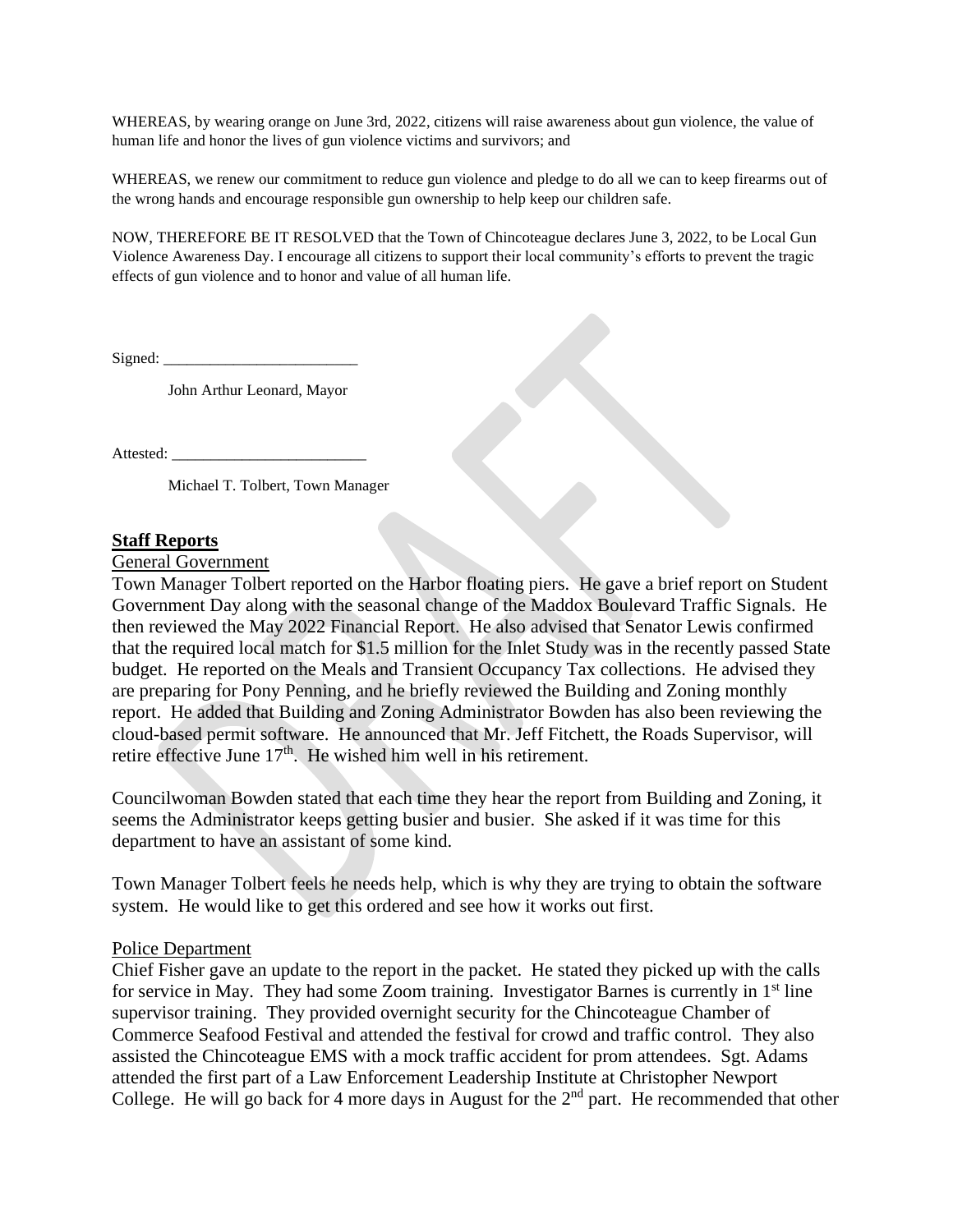officers attend this class. They participated in the Student Government Day. He also attended a meeting at the USCG base with the USCG Chief, CVFC Chief, Emergency Management Coordinator Rush, EMS Supervisor Barrs, USF&W and Marine Police for Pony Penning preparation. They presented Police Department Scholarships to: Ms. Lindsey Bailey, Ms. Emma Jackson, and Ms. Megan Horner at the CHS Senior Awards Program. Investigator Barnes attended online training for Train the Trainer in Narcan. He plans to have all of the officers trained and there will be 2 instructors in-house. He also signed an MOU with the Health Department of Virginia to be able to get the Narcan.

Councilman Taylor commented about the Texas school shooting and having sufficient protection for the officers.

There were comments.

Mayor Leonard thanked Chief Fisher for going to the elementary school. He hopes the state will step up so they will have another SRO.

There was further discussion of the funding for additional SROs.

#### Public Works Department

Town Manager Tolbert reported on the progress at the Brianna's Kindness Park, paving and striping the outdoor pickleball courts, tennis courts, and basketball courts, along with fencing replacement. The plants have been completed at the Brianna's Kindness Park. The spring paving is completed. There was an incident where a company was boring across Maddox Boulevard who drilled through the water main. The Town repaired the leak and Branscome, who was still on the Island paving, was able to professionally patch the road. The Town plans to bill Spectrum and their contractor for the repairs. He added that the Public Works staff continue with routine maintenance, water, weed control, and a lot of grass cutting.

#### Emergency Services

Emergency Management Coordinator Rush advised that Paramedic Drewer conducted CPR class for the 3 new hires in Public Works. They conducted a mock car crash at the Chincoteague High School to remind the students of the dangers of drinking and driving prior to prom and graduation. They aso conducted spring training which included water rescue. He thanked Mrs. Wilder at the Refuge Motor Inn for allowing staff to train using their pool. He reminded everyone that lifeguards are scarce this summer on Assateague and other non-lifeguarded pools which is why they focused on water safety and water rescue. He reported on the EMS Advisory Board meeting, explained some of the changes and advised of the upcoming grant.

Emergency Management Coordinator Rush stated they are monitoring current conditions for weather focusing on the tropics. They completed the After-Action Report for the aircraft crash. He advised they continue planning for fireworks and Pony Penning. He has met with the USCG and outside agents to work out details. The Antares launch has been moved to September 15<sup>th</sup> and Hurricane Season is predicted to be a busy one with 14-21 named storms. He also reported on the COVID statistics and reminded everyone to get their boosters, inoculations, pay attention to the new monkey pox, and be weather aware.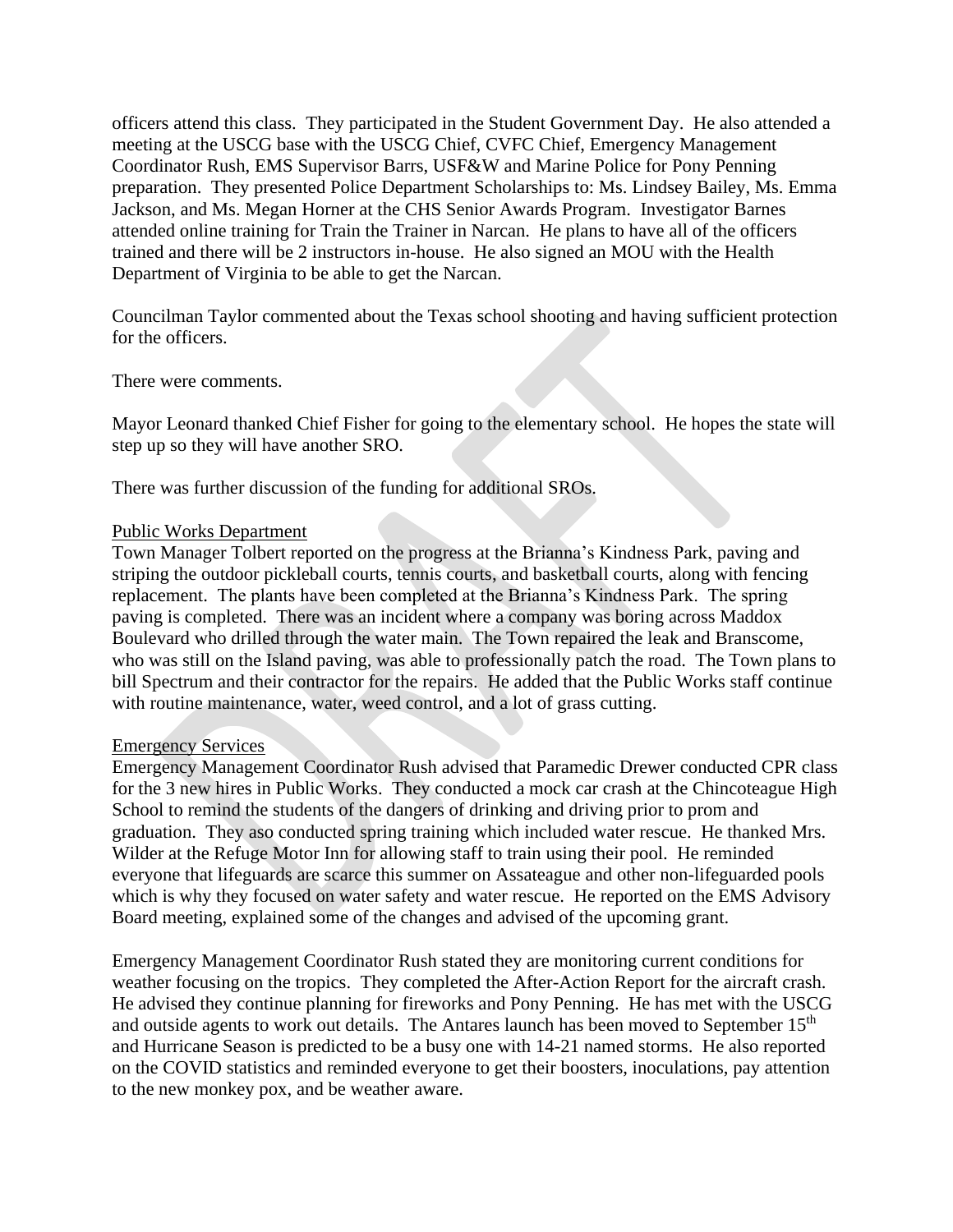## **Committee Reports**

## **Public Works Committee**

Councilwoman Richardson reported they met May  $3<sup>rd</sup>$  and everything they discussed has already been reported on.

## **ARPA Committee**

Mayor Leonard advised they met May 4th and received a presentation from the ESCADV.

## **Budget and Personnel Committee**

Mayor Leonard reported they met May  $10<sup>th</sup>$  to review and approve the FY22 Budget Compliance and the FY22 Budget Amendment. They also changed the Playground Equipment Fund to the Park Fund.

## **RCEC**

Councilman Taylor reported they discussed the shading for the Dog Park and Brianna's Kindness Park. They also discussed surveillance cameras. He thanked Council for their approval and help with the Brianna's Kindness Park.

## **Adoption of the Minutes of the May 2nd, and 19th Council Meetings**

**Councilwoman Bowden motioned, seconded by Councilwoman Richardson to adopt the minutes of the May 2nd, and 19th Council meetings as presented. All present were in favor and the motion was carried.**

**Ayes: Bowden, McComb, Richardson, Savage, Taylor Nays: None Absent: Bott**

## **Review of Employee Medical Options**

Town Manager Tolbert explained the increase of 12% this year and added that they budgeted for a 5% increase which makes the total increase \$29,575. He stated that he has talked with USI, and they requested a quote from the lead contenders who refused to submit a quote as they couldn't compete with Anthem's rates and coverage. USI gave alternative plans with Anthem which would reduce the annual increase but would increase the out-of-pocket cost to the employee. This is the first significant increase the Town has had in 4 years. He stated that it is difficult to budget the increase in healthcare because they're unable to report the new rates by the end of the calendar year as we are a small entity. He suggested continuing to put an increase of 5% in each budget, allowing the overage to be placed in a reserve account to help cover a larger increase in the future. He asked Council to approve the existing health plan at the stated rates.

Councilman McComb asked about the HSA option with the higher deductible.

Town Manager Tolbert advised that those who chose the HSA option receives the difference in premium into their HSA.

Councilwoman Bowden stated that she does not want the employees burdened financially any further.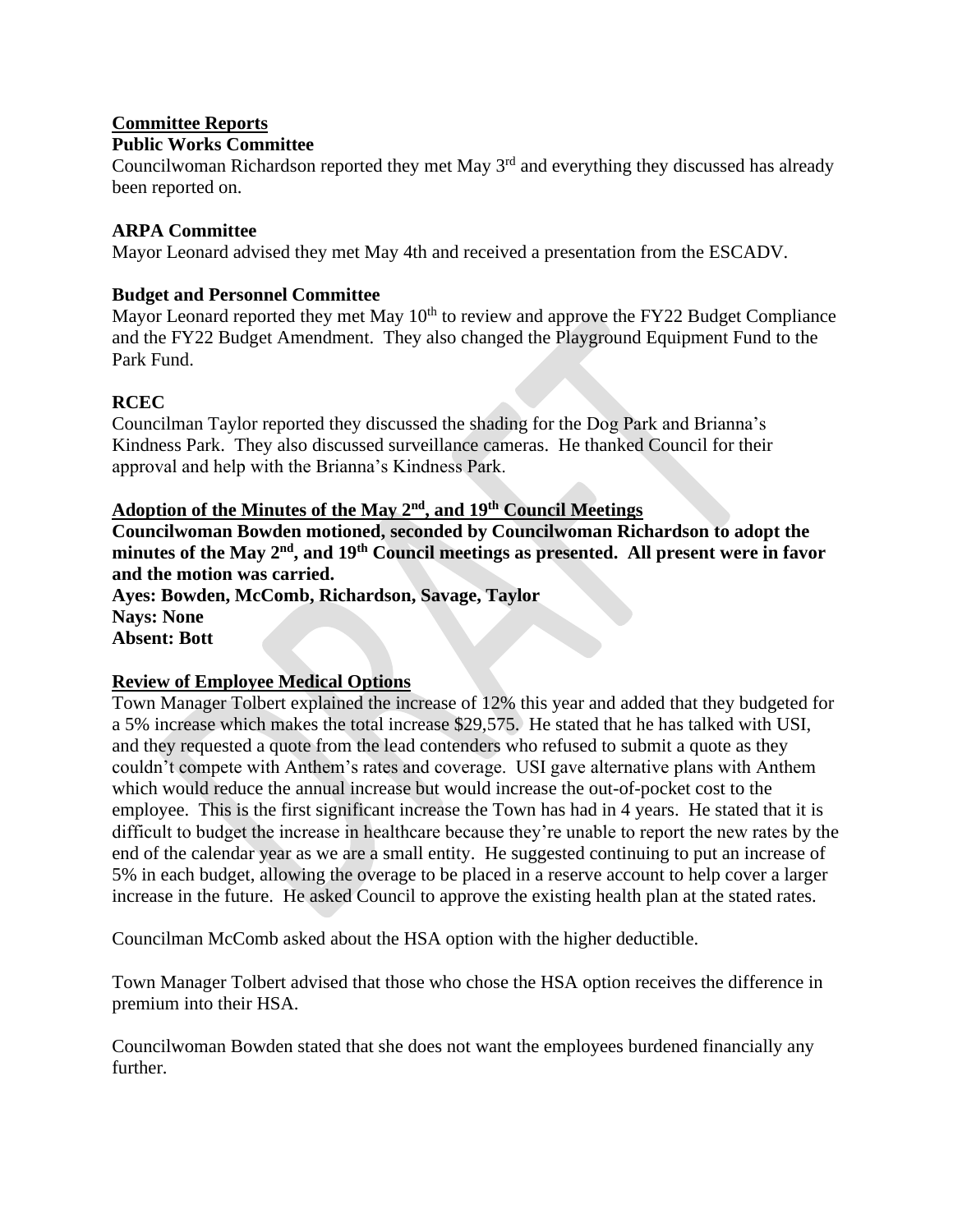**Councilman Taylor motioned, seconded by Councilwoman Bowden to approve the current healthcare plan for the Town employees with the same coverage they currently have. All present were in favor and the motion was carried. Ayes: Bowden, McComb, Richardson, Savage, Taylor Nays: None Absent: Bott**

## **Mayor and Council Comments**

Councilwoman Bowden stated that she appreciated that Council and Mayor Leonard were willing to express willingness to approve the Proclamation Against Gun Violence. She advised she is a legal gun owner with a concealed carry permit and believes in the  $2<sup>nd</sup>$  Amendment. She doesn't know the resolution. She knows the country is divided and there has to be room in this country at the federal and state level to come to a compromise. She stated that they have to get away from the party differences. She continued that the people of this country have more in common than not. She added that they are in bad times and hopes something will start in DC to figure out what to do to keep our children safe as there has to be a resolution.

Councilwoman Bowden also advised that a couple of years ago the CVFC held a fundraiser for the Brianna's Kindness Park called the "Front Seat Perk" where they offered 2 seats at the Fire Company's dock to view the swim and a ride in the Pony Parade. The ticket sales were from a site called Better Unite. Because they didn't have Pony Penning last year, they rolled it over. On behalf of the CVFC, she presented the Town with a check in the amount of \$11,416.57 for the Brianna's Kindness Park. The Better Unite also pulled the winner. She advised that the winner was Ms. Cindy Macklin who brainstormed to do something to honor Brianna. She concluded with "Go Yankees".

Councilman McComb stated he assumed the Town would want to collect the cigarette tax as opposed to allowing the County to collect our share.

Town Manager Tolbert stated it is much simpler to go through the Board. He is unsure how much this will net the Town but will look into it.

Councilman McComb wants the Town to collect this and Council agreed. He echoed Councilwoman's sentiments and congratulated the Lady Ponies and wished them well in tomorrow's game.

Councilman Taylor thanked the CVFC for the donation to the Brianna's Kindness Park. He also expressed his appreciation to the contractors and people that gave time and money. He also stated that it's an impressive place.

Councilwoman Bowden stated that all they had to do was say they would be able to get up close to a pony and the money started dropping.

Councilman Savage congratulated the Lady Ponies on a great job. He stated that it was amazing they swept the team sports. He commended Town Manager Tolbert for taking on the Public Works Director position in the interim and for going above and beyond. He stated he appreciates